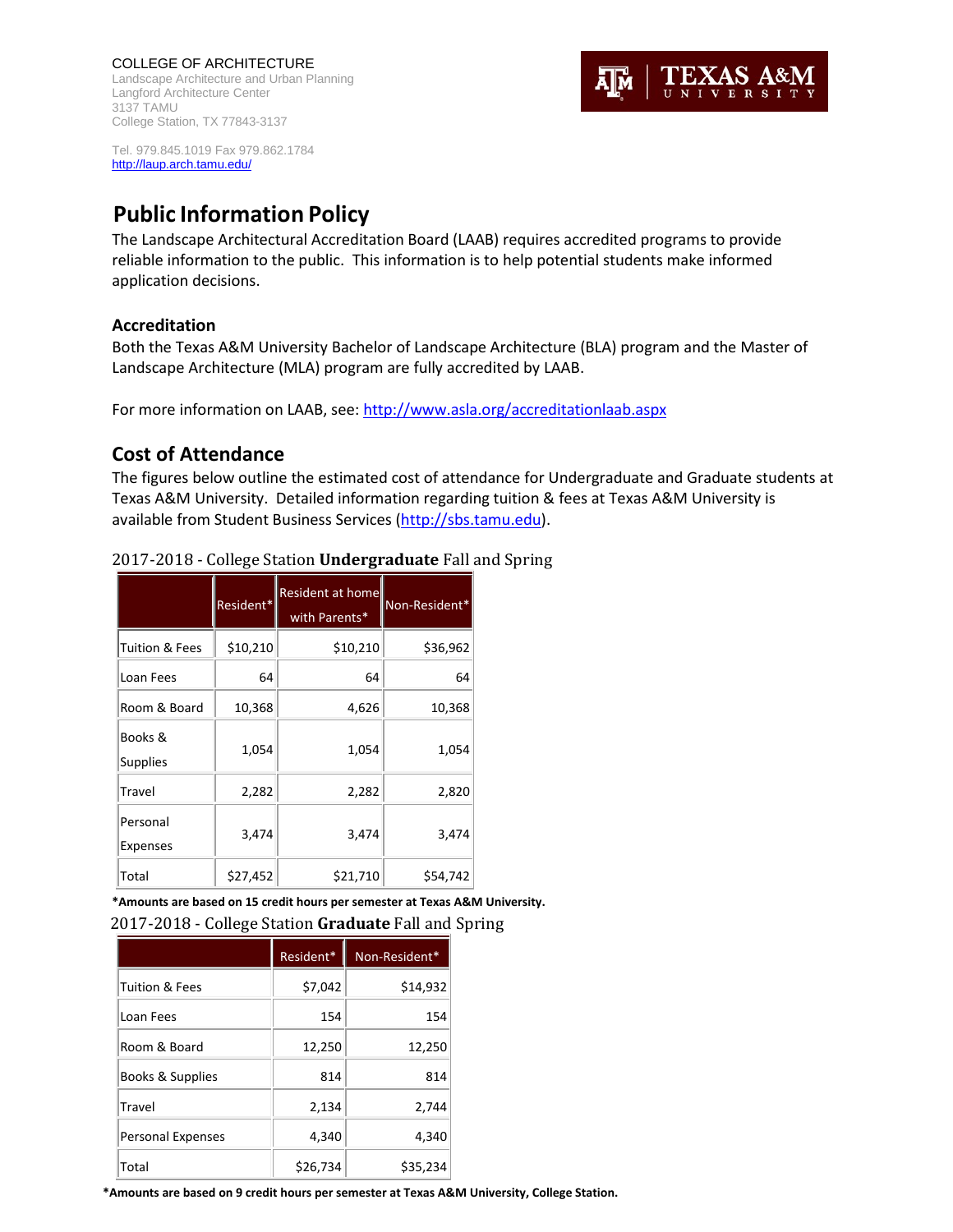Detailed information regarding tuition and fees at Texas A&M is available from Student Business Services (http://sbs.tamu.edu). *Federal, state, private and institutional aid cannot exceed this cost.*

# **Retention & Graduation Rates**

#### **Undergraduate (BLA) First Year Full Time Graduation & Retention Rates**

| <b>Fall Cohort</b> | <b>Headcount</b> | $%1-yr$  | % 4-yr    | $%5-yr$   | % 6-yr    |
|--------------------|------------------|----------|-----------|-----------|-----------|
|                    |                  | Retained | Graduated | Graduated | Graduated |
| 2007               | 20               | 95.0%    | 10.0%     | 85.0%     | 90.0%     |
| 2008               | 21               | 90.48%   | 14.29%    | 66.67%    | 71.43%    |
| 2009               | 16               | 81.25%   | 12.50%    | 62.50%    | 68.75%    |
| 2010               | 19               | 84.21%   | 5.26%     | 57.89%    | 63.16%    |
| 2011               | 10               | 100.0%   | 0.0%      | 70.0%     |           |
| 2012               | 15               | 100.0%   | 26.67%    |           |           |
| 2013               | 23               | 95.65%   |           |           |           |
| 2014               | 24               | 91.67%   |           |           |           |
| 2015               | 16               | 81.25%   |           |           |           |

*Source: Texas A&M University Data & Research Services*

#### **First‐time Master's Degree Students (MLA) Graduation & Retention Rates**

| <b>Cohort Year</b> | Headcount | % 1-yr Retained | % 3-yr Graduated |
|--------------------|-----------|-----------------|------------------|
| 2007               | 11        | 90.91%          | 81.82%           |
| 2008               | 10        | 90.00%          | 80.00%           |
| 2009               | 9         | 66.67%          | 66.67%           |
| 2010               | 17        | 88.24%          | 70.59%           |
| 2011               | 13        | 92.31%          | 92.31%           |
| 2012               | 14        | 92.86%          | 92.86%           |
| 2013               | 12        | 100.00%         | 100.00%          |
| 2014               | 16        | 87.50%          |                  |
| 2015               | 20        | 100.00%         |                  |

*Source: Texas A&M University Data & Research Services*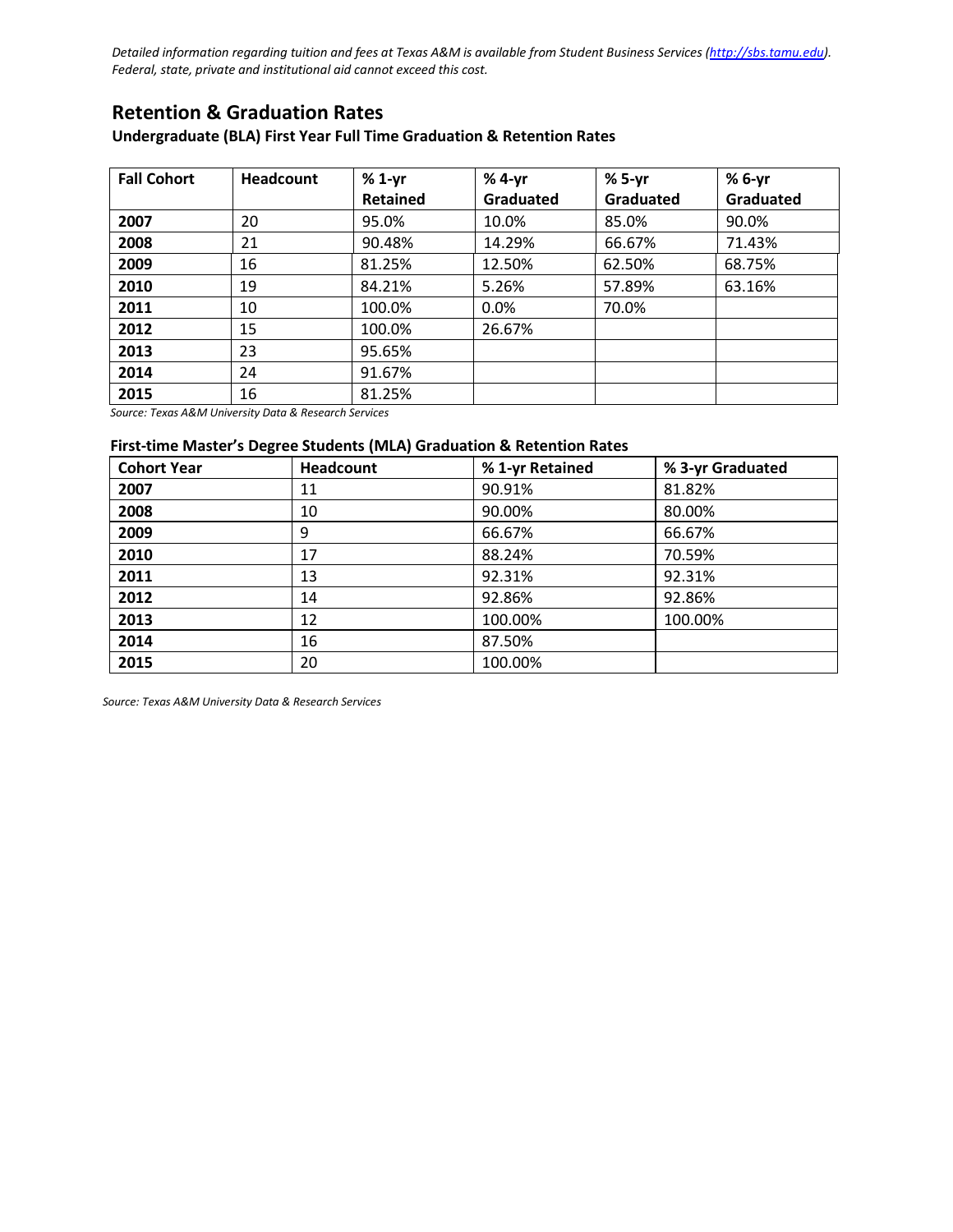#### **Program Ranking**

- **•** In "2016‐<sup>2017</sup> America's Best Architecture & Design Schools" published by *Design Intelligence*, our BLA program is ranked No. 9 among top 20 landscape architecture undergraduate programs in USA.
- **•** Our MLA program is ranked No. <sup>11</sup> by *Design Intelligence* for <sup>2016</sup>‐2017.

# **Student Achievement**

#### **Scholarships**

| <b>Academic Year</b> | <b>BLA Amounts (No.)</b> | <b>MLA Amounts (No.)</b> |
|----------------------|--------------------------|--------------------------|
| 2012-2013            | \$9,200(10)              | \$37,500 (26)            |
| 2013-2014            | \$12,966(13)             | \$39,480 (34)            |
| 2014-2015            | \$11,004(16)             | \$34,000 (34)            |
| 2015-2016            | \$14,150(16)             | \$36,000 (31)            |
| 2016-2017            | \$27,150(30)             | \$25,500 (29)            |

## **Student Awards(2016‐2017)**

## Bachelor of Landscape Architecture

2017 ASLA Texas Chapter Student Design Competition

 **Awards of Excellence:** Victor Duron, Daniel Molina, Cristian Gonzalez and Jiazheng "Dennis" Zhu, "Nature as Catalyst"

**Honor Award:** Phillip Hammond, Molly Morkovsky, Alaina Parker, Claudia Pool and Maritza Sanchez, "Re.S.T.O.R.E."

 **Merit Award:** Christina Anderson, Stephen Parsons, Andrew Toungate and Ashton Williams, "Threadneedle Neighborhood: The Energy Corridor District"

#### Master of Landscape Architecture

#### 2016 National ASLA Awards

**Honor Award:** Yuxian Li "Shifting the Landscape: Transforming Vacant Lands through Smart Decline"

**Honor Award:** Yangdi Wang "Neighborhood Detox: Enhancing Resilience in Hazard Vulnerable Area"

#### 2017 ASLA Texas Chapter Student Design Compeition

**Awards of Excellence:** Xueqi Song, Zehao Wang and Rui Zhu, "Softening the Surface: Balancing Green and Gray Space Ratios"

**Awards of Excellence:** Zhihan Tao, Kaidi Ye and Bingjie Zhao, "Visualizing Vitality‐ Maximizing the Potential of an Underutilized Area"

**Honor Award:** Zixu Qiao "Climate Change Armor"

**Honor Award:** Mengfei Bao, Zhen Yao, Liang Zhao and Liang Zhao, "The Arboreal Necklace – Maximizing Infiltration in Drought‐Prone Landscape"

**Merit Award:** Hua Yan, Zhangzhen Zhang, Xin Shu, "Thompson and Grace Medical City"

**Merit Award:** Chenxia Pu "The Phoenix Center Children's Mental Health Center Campus Design"